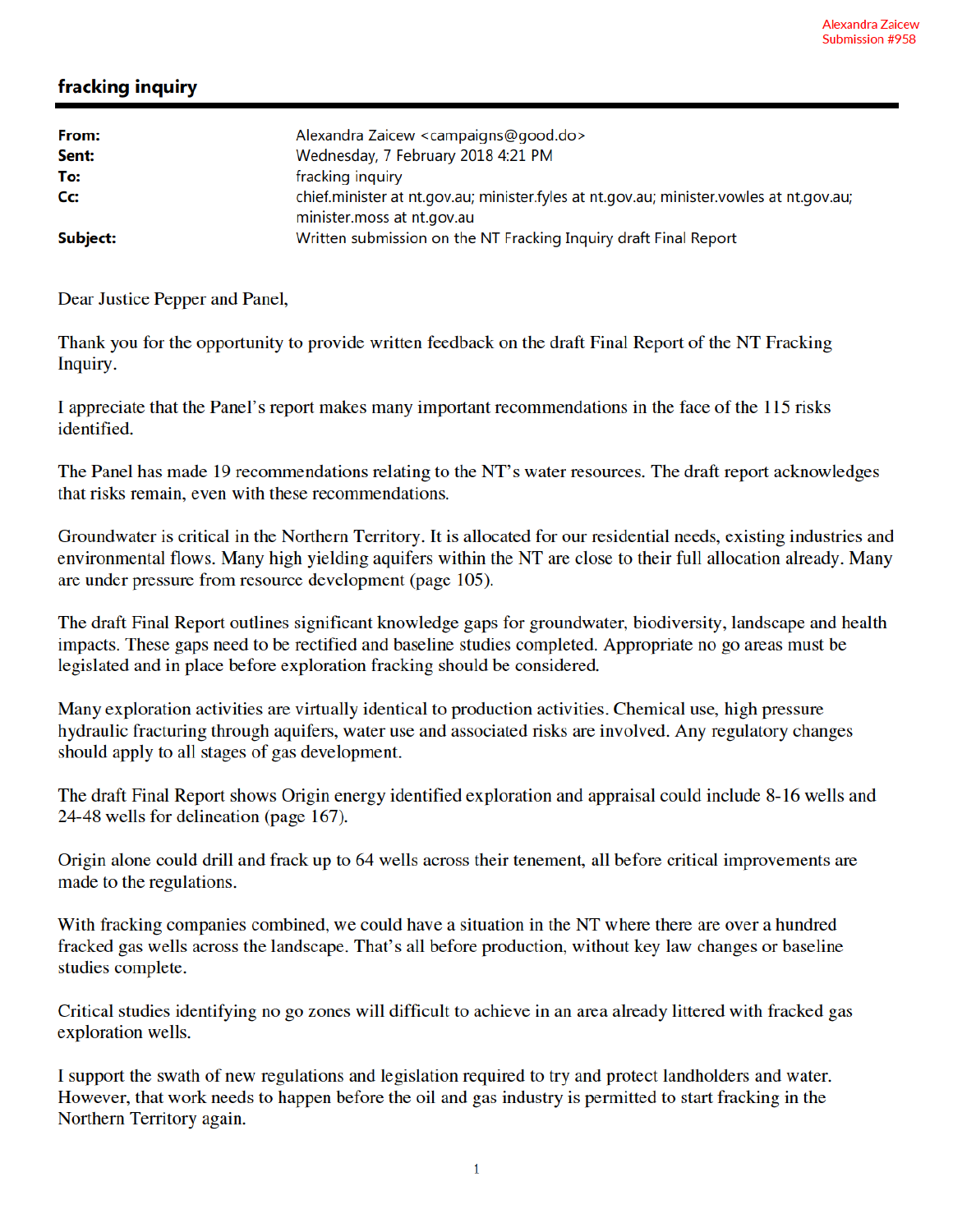The below critical recommendations must be improved and work completed BEFORE EXPLORATION fracking takes place.

Recommendation 5.1 (Enforceable code of practice for abandonment of onshore gas wells)

Recommendation 5.6 (Wastewater management framework)

Recommendation 7.1 (Water Act amended for shale extraction licence and payment for water)

Recommendation 7.4 (Strategic regional environmental and baseline assessment (SREBA), including a regional groundwater model, be developed and undertaken)

Recommendation 8.4 (Fire management plan and 10 year baseline assessment)

Recommendation 9.2 (Code of practice be developed and implemented for monitoring, detection and reporting of methane emissions)

Recommendation 10.1 (Human Health Risk Assessment prepared and approved)

Recommendation 12.11 (Social impact management plan) This recommendation should also be extended to allow for the legal right to say 'no' to fracking.

Recommendation 14.1 (Design and implement a full cost recovery system for fracking regulation)

Recommendation 14.16 (Legislation to regulate seismic surveys, drilling, hydraulic fracturing, and well abandonment)

Recommendation 14.18 (Fit and proper person test)

Recommendation 15.1 (Strategic regional environmental and baseline assessment (SREBA) undertaken and no go zones implemented)

In the NT there is a saying, "Once you frack you can't go back." Exploration fracking is no different. The studies, legal improvements and no-go zones suggested by the panel are critical. They must be actioned before any further fracking exploration.

Let's not wait until the production phase to put in place critical new regulations and laws. We must avoid delays to the protection of the Northern Territory's water, landscapes and people.

Thank you for considering my feedback on this critical matter for the future of the Northern Territory.

This email was sent by Alexandra Zaicew via Do Gooder, a website that allows<br>people to contact you regarding issues they consider important. In accordance with web protocol FC 3834 we have set the FROM field of this email to our generic no-reply address at campaigns@good.do, however Alexandra provided an email address ) which we included in the REPLY-TO field.

Please reply to Alexandra Zaicew at

To learn more about Do Gooder visit www.dogooder.co To learn more about web protocol FC 3834 visit: www.rfc-base.org/rfc-3834.html